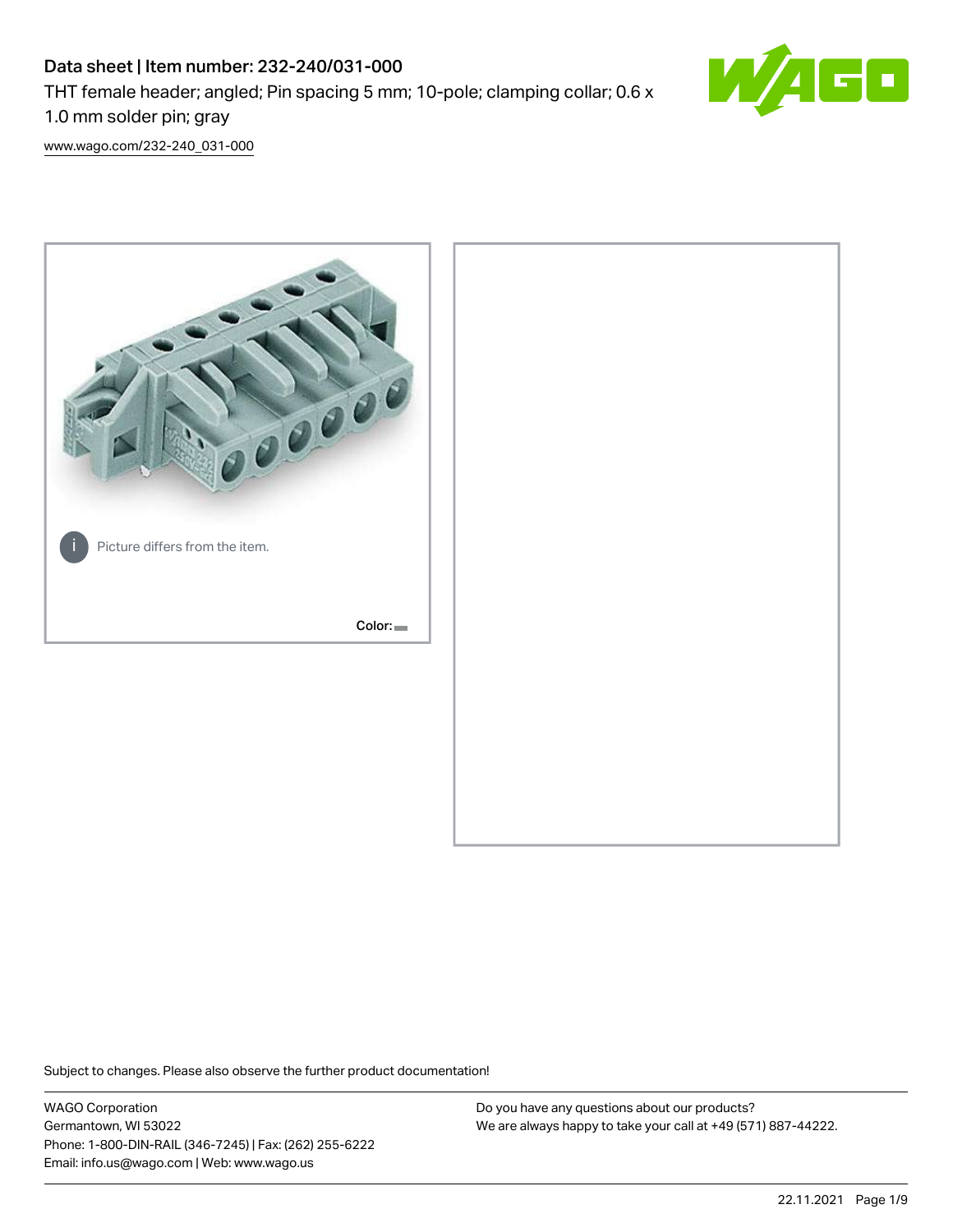

Dimensions in mm

L = pole no. x pin spacing

 $L_1 = L + 3$  mm

 $L_2 = L + 8.8$  mm

 $L_3 = L + 14.8$  mm

2- to 3-pole female connectors – one latch only

### Item description

**Horizontal or vertical PCB mounting via straight or angled solder pins** 

Subject to changes. Please also observe the further product documentation! For board-to-board and board-to-wire connections

WAGO Corporation Germantown, WI 53022 Phone: 1-800-DIN-RAIL (346-7245) | Fax: (262) 255-6222 Email: info.us@wago.com | Web: www.wago.us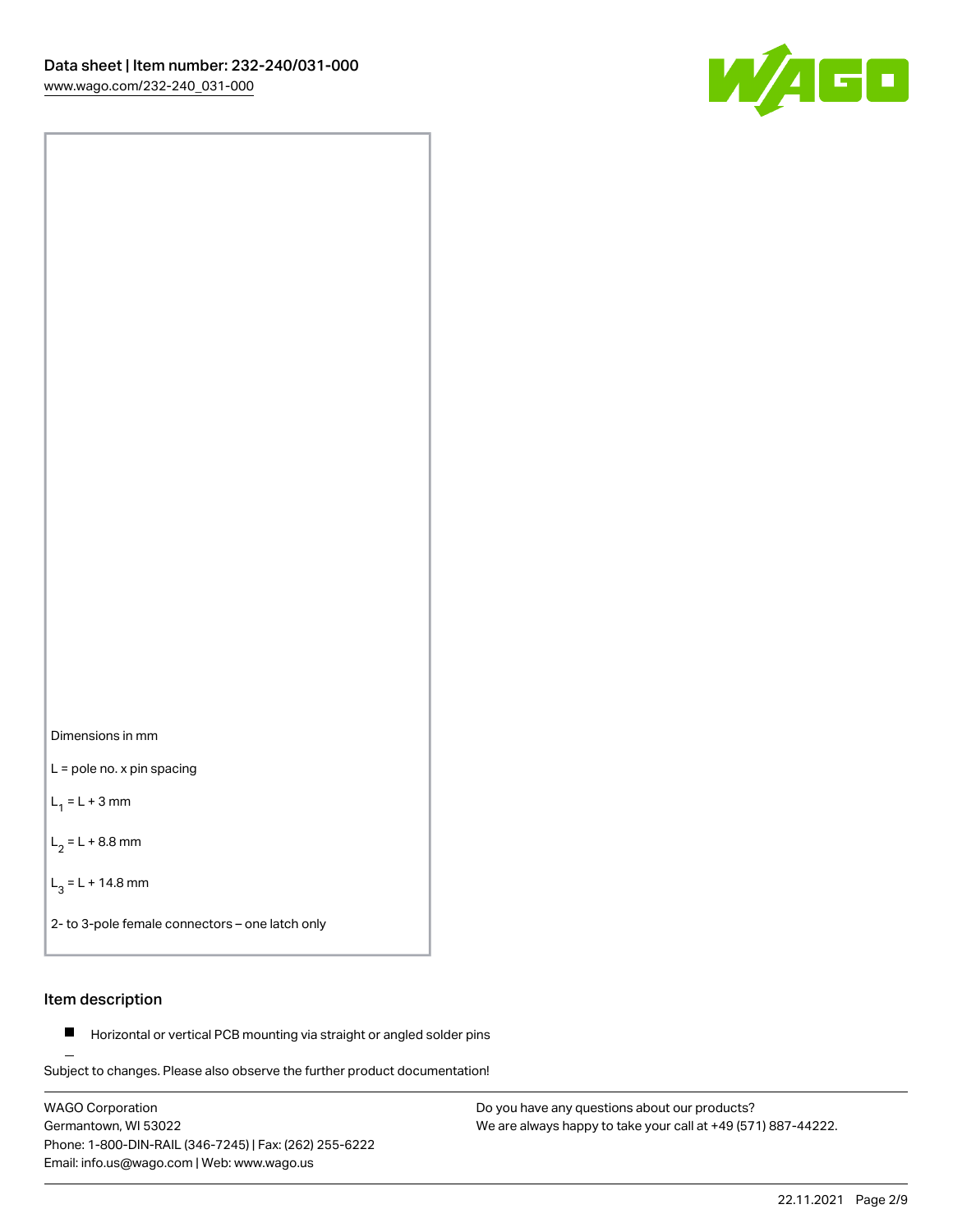

- For board-to-board and board-to-wire connections
- $\blacksquare$ Touch-proof PCB outputs
- $\blacksquare$ Easy-to-identify PCB inputs and outputs
- $\blacksquare$ With coding fingers

### Data **Notes**

| Safety information 1 | The <i>MCS – MULTI CONNECTION SYSTEM</i> includes connectors<br>without breaking capacity in accordance with DIN EN 61984. When<br>used as intended, these connectors must not be connected<br>/disconnected when live or under load. The circuit design should<br>ensure header pins, which can be touched, are not live when<br>unmated. |
|----------------------|--------------------------------------------------------------------------------------------------------------------------------------------------------------------------------------------------------------------------------------------------------------------------------------------------------------------------------------------|
| Variants:            | Other pole numbers<br>3.8 mm pin projection for male headers with straight solder pins<br>Gold-plated or partially gold-plated contact surfaces<br>Other versions (or variants) can be requested from WAGO Sales or<br>configured at https://configurator.wago.com/                                                                        |

### Electrical data

### IEC Approvals

| Ratings per                 | IEC/EN 60664-1                                                        |
|-----------------------------|-----------------------------------------------------------------------|
| Rated voltage (III / 3)     | 320 V                                                                 |
| Rated surge voltage (III/3) | 4 <sub>k</sub> V                                                      |
| Rated voltage (III/2)       | 320 V                                                                 |
| Rated surge voltage (III/2) | 4 <sub>k</sub> V                                                      |
| Nominal voltage (II/2)      | 630 V                                                                 |
| Rated surge voltage (II/2)  | 4 <sub>k</sub> V                                                      |
| Rated current               | 12A                                                                   |
| Legend (ratings)            | $(III / 2)$ $\triangle$ Overvoltage category III / Pollution degree 2 |

### UL Approvals

| Approvals per                  | UL 1059 |
|--------------------------------|---------|
| Rated voltage UL (Use Group B) | 300 V   |
| Rated current UL (Use Group B) | 15 A    |
| Rated voltage UL (Use Group D) | 300 V   |
| Rated current UL (Use Group D) | 10 A    |

| <b>WAGO Corporation</b>                                | Do you have any questions about our products?                 |
|--------------------------------------------------------|---------------------------------------------------------------|
| Germantown, WI 53022                                   | We are always happy to take your call at +49 (571) 887-44222. |
| Phone: 1-800-DIN-RAIL (346-7245)   Fax: (262) 255-6222 |                                                               |
| Email: info.us@wago.com   Web: www.wago.us             |                                                               |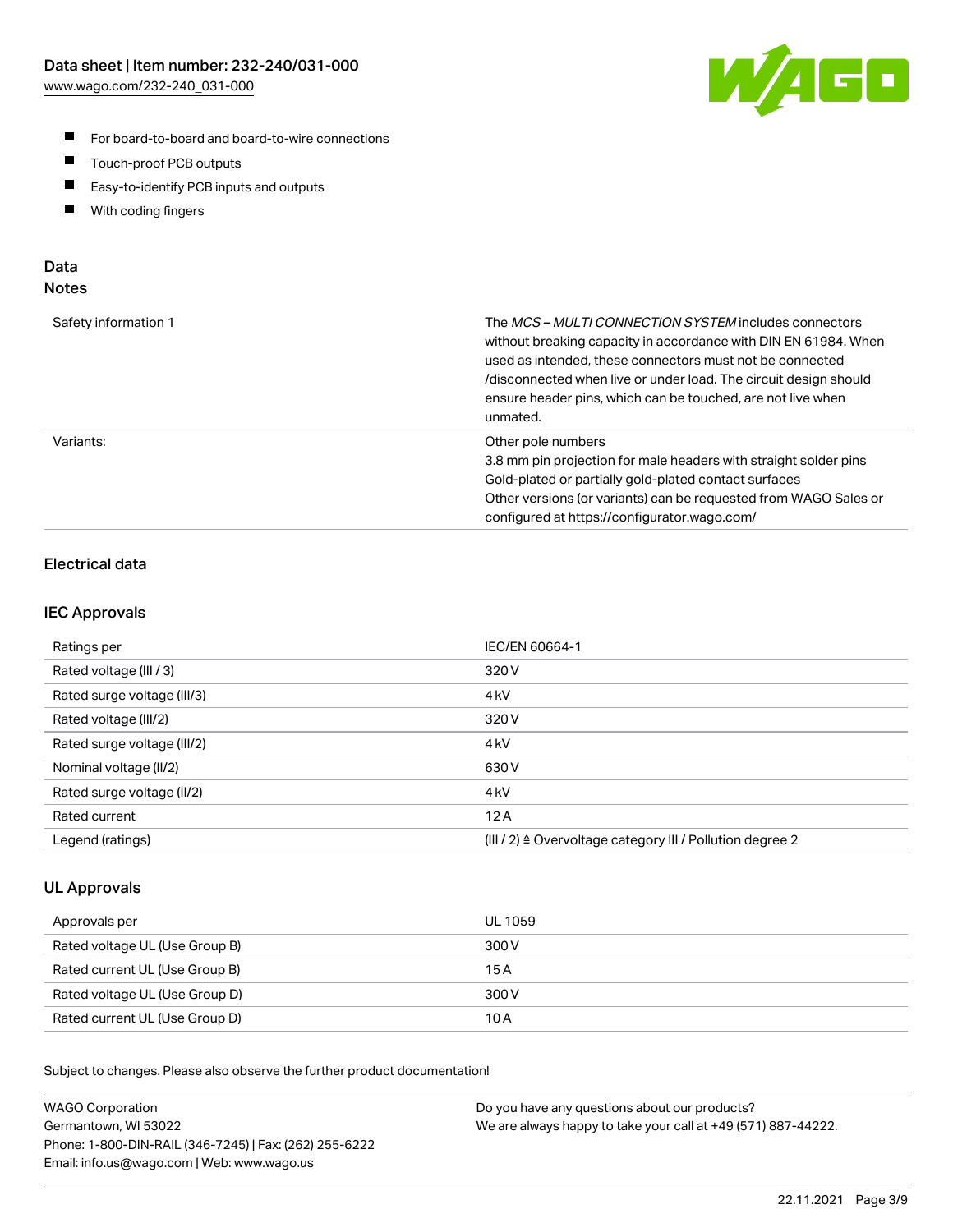

### Ratings per UL

| Rated voltage UL 1977                | COO V<br>ור |
|--------------------------------------|-------------|
| <b>Rated</b><br>UL 1977<br>curront l | ____        |

### CSA Approvals

| Approvals per                   | <b>CSA</b> |
|---------------------------------|------------|
| Rated voltage CSA (Use Group B) | 300 V      |
| Rated current CSA (Use Group B) | 15 A       |
| Rated voltage CSA (Use Group D) | 300 V      |
| Rated current CSA (Use Group D) | 10 A       |

#### Connection data

| Total number of potentials |  |
|----------------------------|--|
| Number of connection types |  |
| Number of levels           |  |

#### Connection 1

| Number of poles<br>10 |
|-----------------------|
|-----------------------|

# Physical data

| Pin spacing                          | 5 mm / 0.197 inch     |
|--------------------------------------|-----------------------|
| Width                                | 64.8 mm / 2.551 inch  |
| Height                               | 16.6 mm / 0.654 inch  |
| Height from the surface              | 11.6 mm / 0.457 inch  |
| Depth                                | 18.25 mm / 0.719 inch |
| Solder pin length                    | 5 <sub>mm</sub>       |
| Solder pin dimensions                | $0.6 \times 1$ mm     |
| Drilled hole diameter with tolerance | $1.3$ $(+0.1)$ mm     |

# Mechanical data

| Mounting type | Mounting flange                         |
|---------------|-----------------------------------------|
| Mounting type | Feed-through mounting<br>Panel mounting |

| <b>WAGO Corporation</b>                                | Do you have any questions about our products?                 |
|--------------------------------------------------------|---------------------------------------------------------------|
| Germantown, WI 53022                                   | We are always happy to take your call at +49 (571) 887-44222. |
| Phone: 1-800-DIN-RAIL (346-7245)   Fax: (262) 255-6222 |                                                               |
| Email: info.us@wago.com   Web: www.wago.us             |                                                               |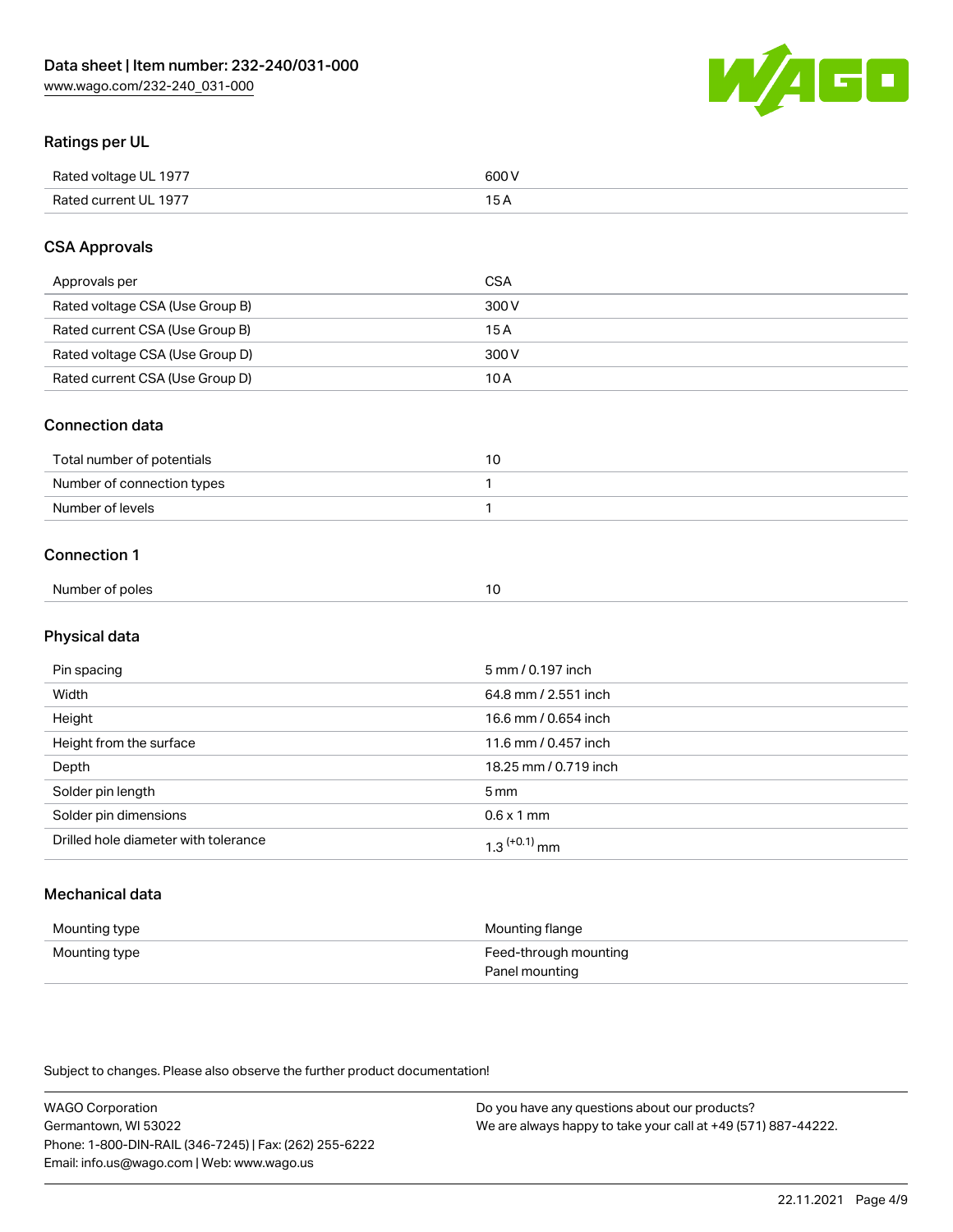

### Plug-in connection

| Contact type (pluggable connector) | Female header |
|------------------------------------|---------------|
| Connector (connection type)        | for PCB       |
| Mismating protection               | No            |
| Mating direction to the PCB        | 0°            |
| Locking of plug-in connection      | Without       |

### PCB contact

| PCB Contact                         | тнт                                        |
|-------------------------------------|--------------------------------------------|
| Solder pin arrangement              | over the entire female connector (in-line) |
| Number of solder pins per potential |                                            |

#### Material data

| Color                       | gray             |
|-----------------------------|------------------|
| Material group              |                  |
| Insulation material         | Polyamide (PA66) |
| Flammability class per UL94 | V <sub>0</sub>   |
| Contact material            | Copper alloy     |
| Contact plating             | tin-plated       |
| Fire load                   | 0.18MJ           |
|                             |                  |

#### Environmental requirements

| Limit temperature range | $-60+85 °C$ |
|-------------------------|-------------|
|-------------------------|-------------|

### Commercial data

| Product Group         | 3 (Multi Conn. System) |
|-----------------------|------------------------|
| PU (SPU)              | 25 Stück               |
| Packaging type        | box                    |
| Country of origin     | DE                     |
| <b>GTIN</b>           | 4044918624961          |
| Customs tariff number | 8536694040             |

# Approvals / Certificates

#### Ship Approvals

| <b>WAGO Corporation</b>                                | Do you have any questions about our products?                 |
|--------------------------------------------------------|---------------------------------------------------------------|
| Germantown, WI 53022                                   | We are always happy to take your call at +49 (571) 887-44222. |
| Phone: 1-800-DIN-RAIL (346-7245)   Fax: (262) 255-6222 |                                                               |
| Email: info.us@wago.com   Web: www.wago.us             |                                                               |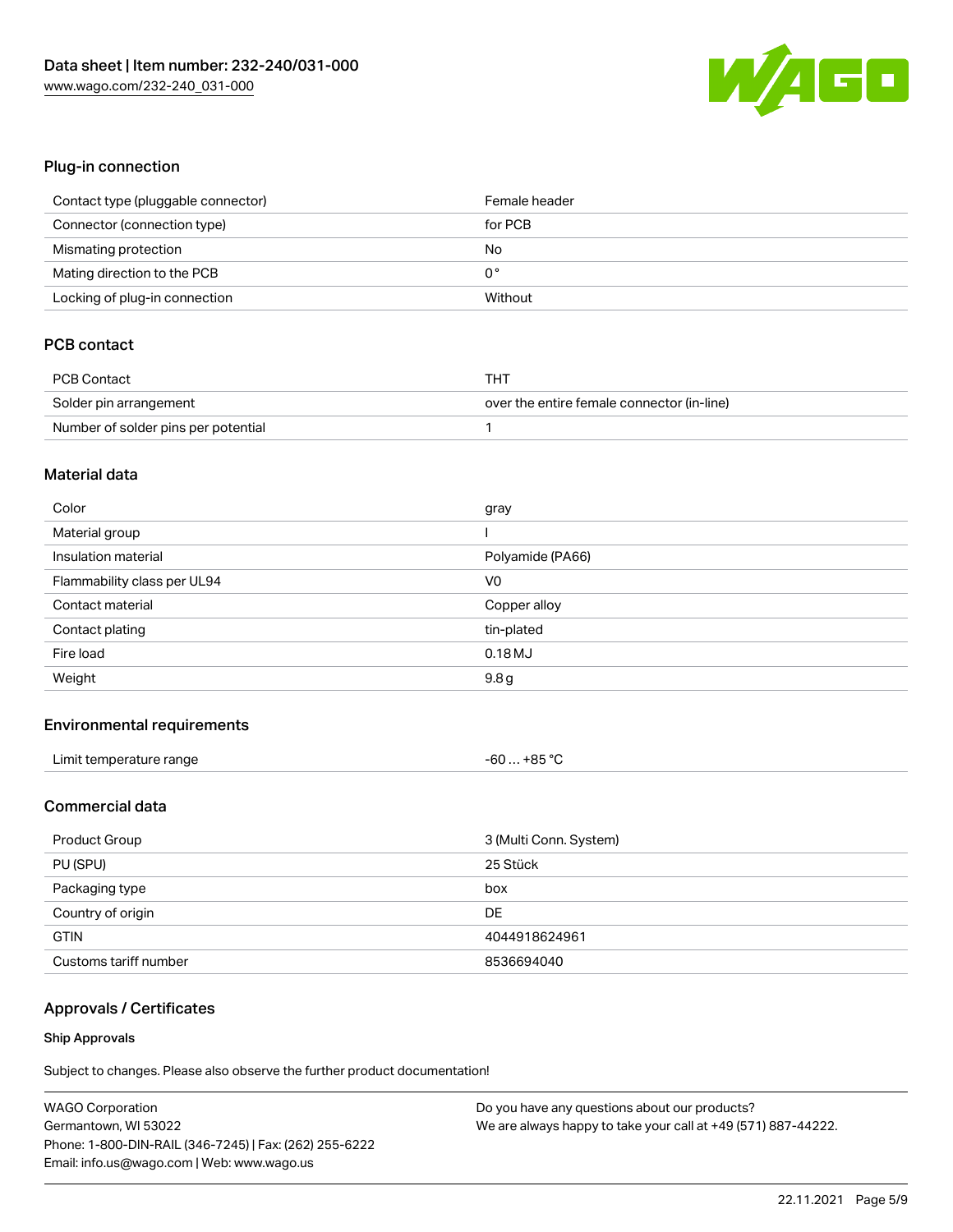

**Certificate** Logo Approval Approval Approval Approval Approval Text name ABS - 19-**ABS** American Bureau of Shipping HG15869876- PDA BV IEC 60998 11915/D0 BV Bureau Veritas S.A. **BUREAL** UL-Approvals

|      |                                |                                 | Certificate |
|------|--------------------------------|---------------------------------|-------------|
| Logo | Approval                       | <b>Additional Approval Text</b> | name        |
|      | UR                             | <b>UL 1977</b>                  | E45171      |
| J    | Underwriters Laboratories Inc. |                                 |             |

# **Counterpart**



Item no.231-610 nem 10.231-610<br>Male connector; 10-pole; Pin spacing 5 mm; gray [www.wago.com/231-610](https://www.wago.com/231-610)

#### Optional accessories

| Testing accessories  |                                                                                                                            |                      |
|----------------------|----------------------------------------------------------------------------------------------------------------------------|----------------------|
| Testing accessories  |                                                                                                                            |                      |
|                      | Item no.: 210-136<br>Test plug; 2 mm Ø; with 500 mm cable                                                                  | www.wago.com/210-136 |
|                      | Item no.: 231-661<br>Test plugs for female connectors; for 5 mm and 5.08 mm pin spacing; 2,50 mm <sup>2</sup> ; light gray | www.wago.com/231-661 |
| Mounting             |                                                                                                                            |                      |
| Mounting accessories |                                                                                                                            |                      |
|                      | Item no.: 231-194<br>Self-tapping screw; B 2.2x13, fixing hole 1.8 mm Ø                                                    | www.wago.com/231-194 |
|                      | Item no.: 231-195<br>Screw with nut; M2x12; for fixing element                                                             | www.wago.com/231-195 |

| <b>WAGO Corporation</b>                                | Do you have any questions about our products?                 |
|--------------------------------------------------------|---------------------------------------------------------------|
| Germantown, WI 53022                                   | We are always happy to take your call at +49 (571) 887-44222. |
| Phone: 1-800-DIN-RAIL (346-7245)   Fax: (262) 255-6222 |                                                               |
| Email: info.us@wago.com   Web: www.wago.us             |                                                               |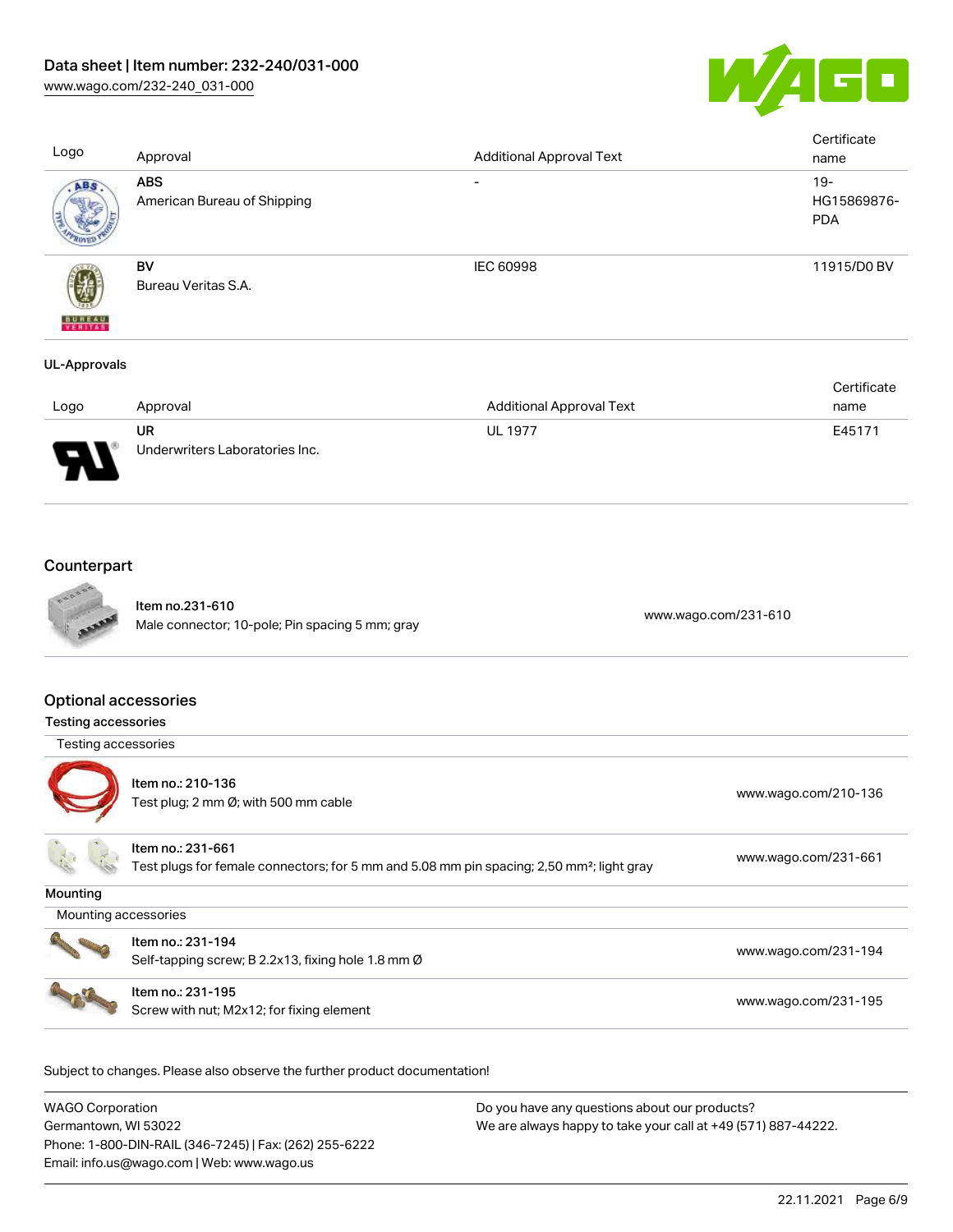

[www.wago.com/231-295](http://www.wago.com/231-295)



Item no.: 231-295 Screw with nut

| <b>Downloads</b>                                                                                                                                                       |            |               |          |
|------------------------------------------------------------------------------------------------------------------------------------------------------------------------|------------|---------------|----------|
| Documentation                                                                                                                                                          |            |               |          |
| <b>Additional Information</b>                                                                                                                                          |            |               |          |
| Technical explanations                                                                                                                                                 | 2019 Apr 3 | pdf<br>2.0 MB | Download |
| <b>CAD</b> files                                                                                                                                                       |            |               |          |
| CAD data                                                                                                                                                               |            |               |          |
| 2D/3D Models 232-240/031-000                                                                                                                                           |            | <b>URL</b>    | Download |
| <b>CAE</b> data                                                                                                                                                        |            |               |          |
| EPLAN Data Portal 232-240/031-000                                                                                                                                      |            | URL           | Download |
| ZUKEN Portal 232-240/031-000                                                                                                                                           |            | <b>URL</b>    | Download |
| EPLAN Data Portal 232-240/031-000                                                                                                                                      |            | URL           | Download |
| <b>PCB Design</b>                                                                                                                                                      |            |               |          |
| Symbol and Footprint 232-240/031-000                                                                                                                                   |            | URL           | Download |
| CAx data for your PCB design, consisting of "schematic symbols and PCB footprints",<br>allow easy integration of the WAGO component into your development environment. |            |               |          |
| Supported formats:                                                                                                                                                     |            |               |          |
| П<br>Accel EDA 14 & 15                                                                                                                                                 |            |               |          |
| ш<br>Altium 6 to current version                                                                                                                                       |            |               |          |
| $\blacksquare$<br>Cadence Allegro                                                                                                                                      |            |               |          |
| ш<br>DesignSpark                                                                                                                                                       |            |               |          |
| Ш<br>Eagle Libraries                                                                                                                                                   |            |               |          |
| Ш<br>KiCad                                                                                                                                                             |            |               |          |
| <b>Mentor Graphics BoardStation</b>                                                                                                                                    |            |               |          |
| Ш<br>Mentor Graphics Design Architect                                                                                                                                  |            |               |          |
| П<br>Mentor Graphics Design Expedition 99 and 2000                                                                                                                     |            |               |          |
| OrCAD 9.X PCB and Capture                                                                                                                                              |            |               |          |
|                                                                                                                                                                        |            |               |          |

Subject to changes. Please also observe the further product documentation!

| <b>WAGO Corporation</b>                                |
|--------------------------------------------------------|
| Germantown, WI 53022                                   |
| Phone: 1-800-DIN-RAIL (346-7245)   Fax: (262) 255-6222 |
| Email: info.us@wago.com   Web: www.wago.us             |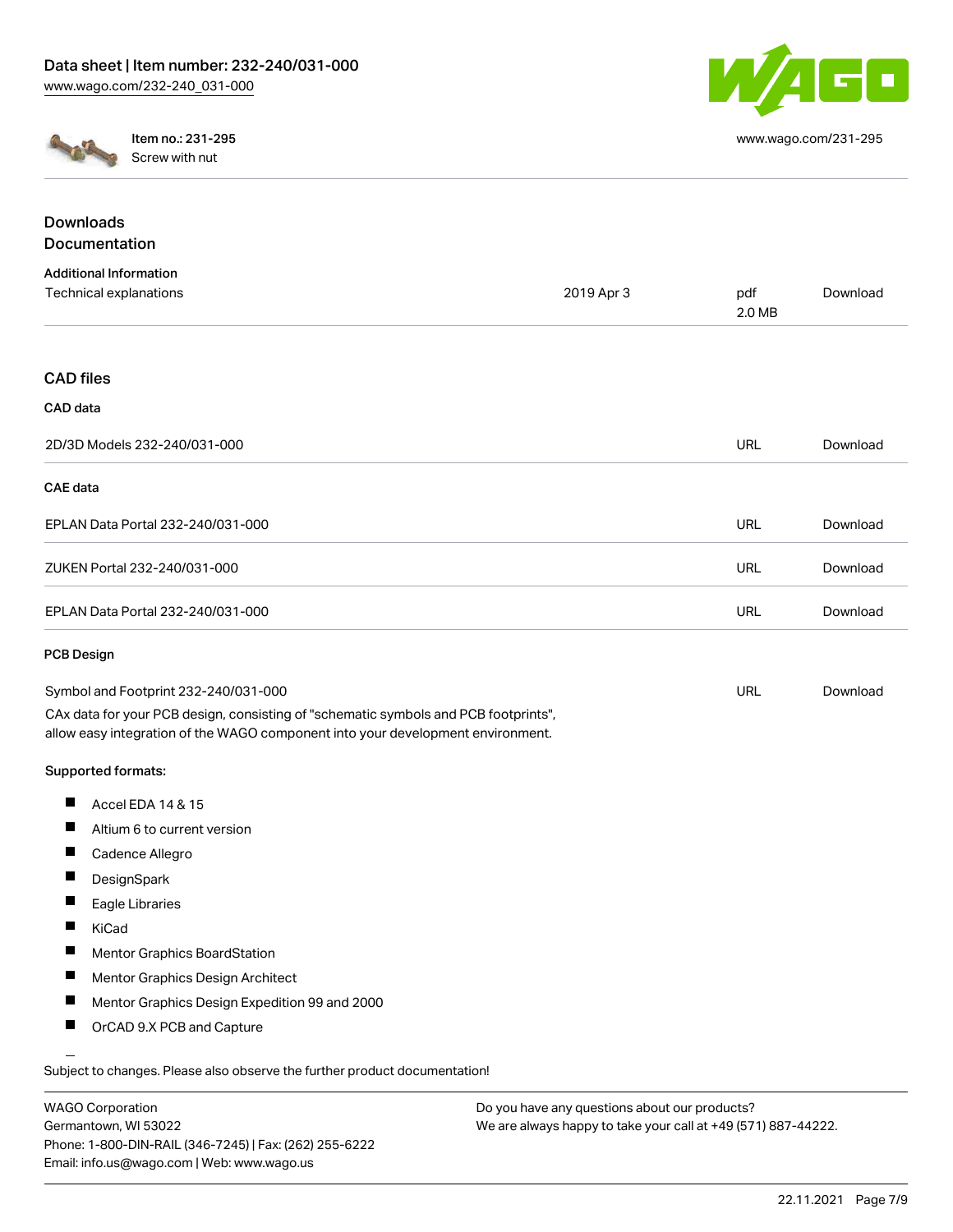W/AGC

- PADS PowerPCB 3, 3.5, 4.X, and 5.X
- $\blacksquare$ PADS PowerPCB and PowerLogic 3.0
- $\blacksquare$ PCAD 2000, 2001, 2002, 2004, and 2006
- $\blacksquare$ Pulsonix 8.5 or newer
- **STL**
- $\blacksquare$ 3D STEP
- $\blacksquare$ TARGET 3001!
- $\blacksquare$ View Logic ViewDraw
- $\blacksquare$ Quadcept
- $\blacksquare$ Zuken CadStar 3 and 4
- $\blacksquare$ Zuken CR-5000 and CR-8000

PCB Component Libraries (EDA), PCB CAD Library Ultra Librarian

### Environmental Product Compliance

#### Compliance Search

Environmental Product Compliance 232-240/031-000 THT female header; angled; Pin spacing 5 mm; 10-pole; clamping collar; 0.6 x 1.0 mm solder pin; gray URL [Download](https://www.wago.com/global/d/ComplianceLinkMediaContainer_232-240_031-000)

#### Installation Notes

Application

Subject to changes. Please also observe the further product documentation!